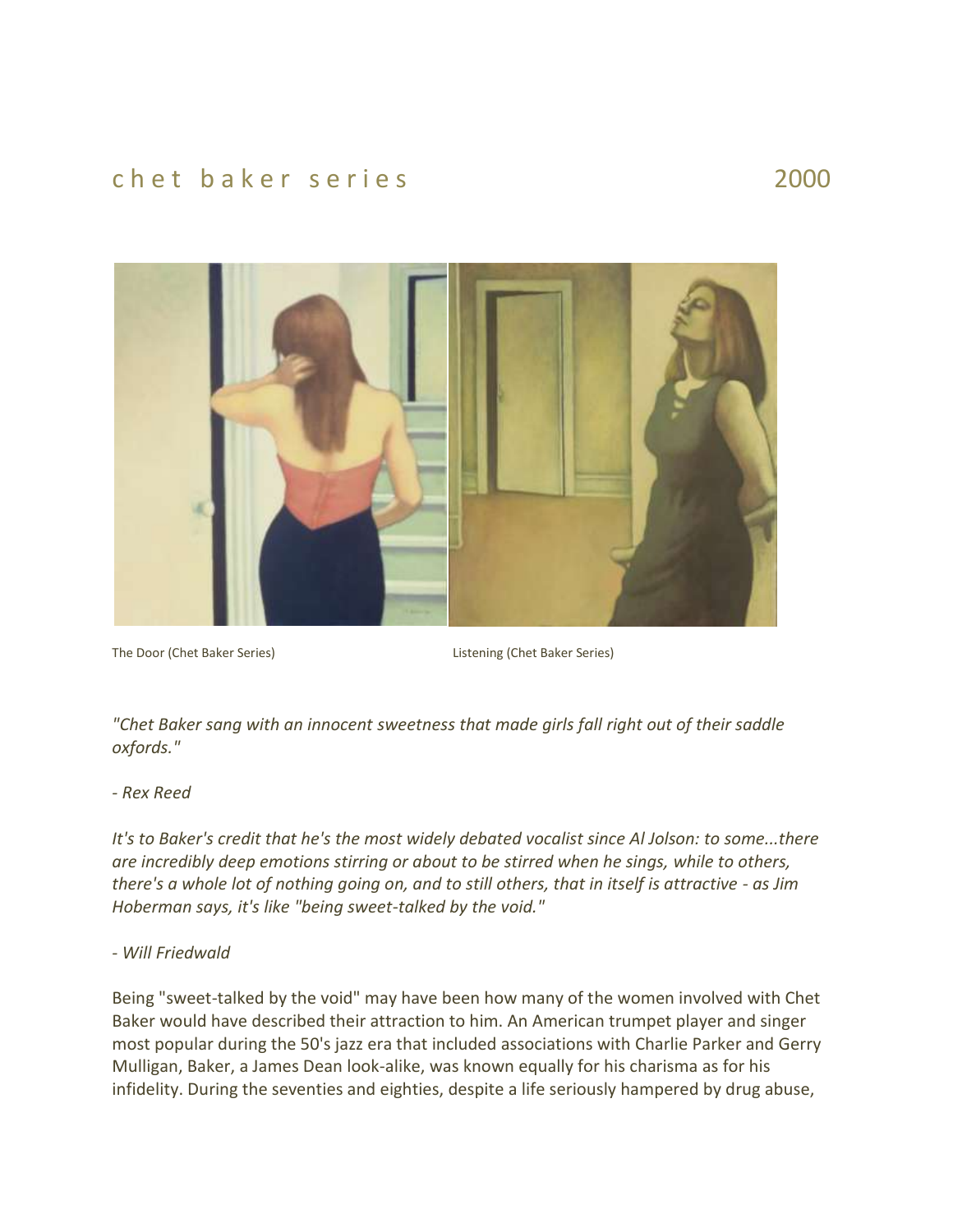his career enjoyed a comeback. At this point, ravaged by his addictions and prematurely aged, he was not a pretty picture, yet, women were still drawn to him like moths to a flame. In general, it is said that, as an egoist, he shamelessly used and abused others and the women in his life, in particular, suffered his deceit. Drawn to him like magnets, they were easy targets and Baker was a willing (if not grateful) recipient of their offerings, be it love or shelter, money or drugs, or whatever else was needed to fill the moment that was his life. That moment ended in 1988, shortly following a concert in Hanover, Germany, when he fell from a second story window in Amsterdam to his death.

In the winter of 2000 I visited the Prins Hendrik Hotel in Amsterdam where a monument - a bronze relief - had been installed on the exterior wall to commemorate Baker's place of departure. Inside, I was led up to the room where Baker had spent his last evening. **"Chet Baker Room"** the sign on the door read, and then, the number 210. I entered. It was an unremarkable but functional room, neither seedy (as I'd expected it to be) nor in any way luxurious, yet, I walked away haunted by the strangeness of it - strange because it wasn't strange at all.

Had the door to room **210** never been opened I might have followed my imagination into its dark recesses to construct a room that would befit a jazz legend who was also a junkie, someone living so close to the edge that one night, inexplicably, he falls, jumps or is pushed from a second story window to his death. There is something very intriguing about a closed door or a door partially opened, inviting yet concealing all that is behind. In pondering this image, I realized then, where Baker's power lay and, thus, in which direction the Chet Baker Series might evolve.

Originally, I'd envisioned the *Chet Baker Series* as incorporating Baker's physical image from infatuating youth to captivating decay. I'd wanted to capture something of this person who was a complex integration of extraordinary musical talent and destructive susceptibility to addiction, the latter which may have governed a great part of his life - his role as father to his three children, his relationships with friends and colleagues and, ultimately, his intimate affairs with women. As I walked from Room 210 of the Prins Hendrik Hotel, however, and out into the cool air of a freshly rained upon street, my sense was that I had just experienced the intrigue of what Chet Baker might have represented as *"a man to a woman."*

Thus began a series of paintings in which Chet Baker's physical image did not appear in any way at all. Rather, the image of a closed door or partially opened door, represented the man and Chet Baker became, simply, a metaphor for mystery.

The *Chet Baker Series* evolved around the images of doors and the women in these paintings are either **going in** or **coming out** or in a state of **wondering if they should enter**. In one painting entitled, Listening (see Available Works) the female figure leans with her back against a stairwell, her head tilted, her eyes closed, while in the hallway a partially open door discreetly beckons. One can only imagine what the woman in this painting listens to... what sounds emanate from behind that door? What music has transported her into an apparent state of ecstacy? What promise does that music hold?